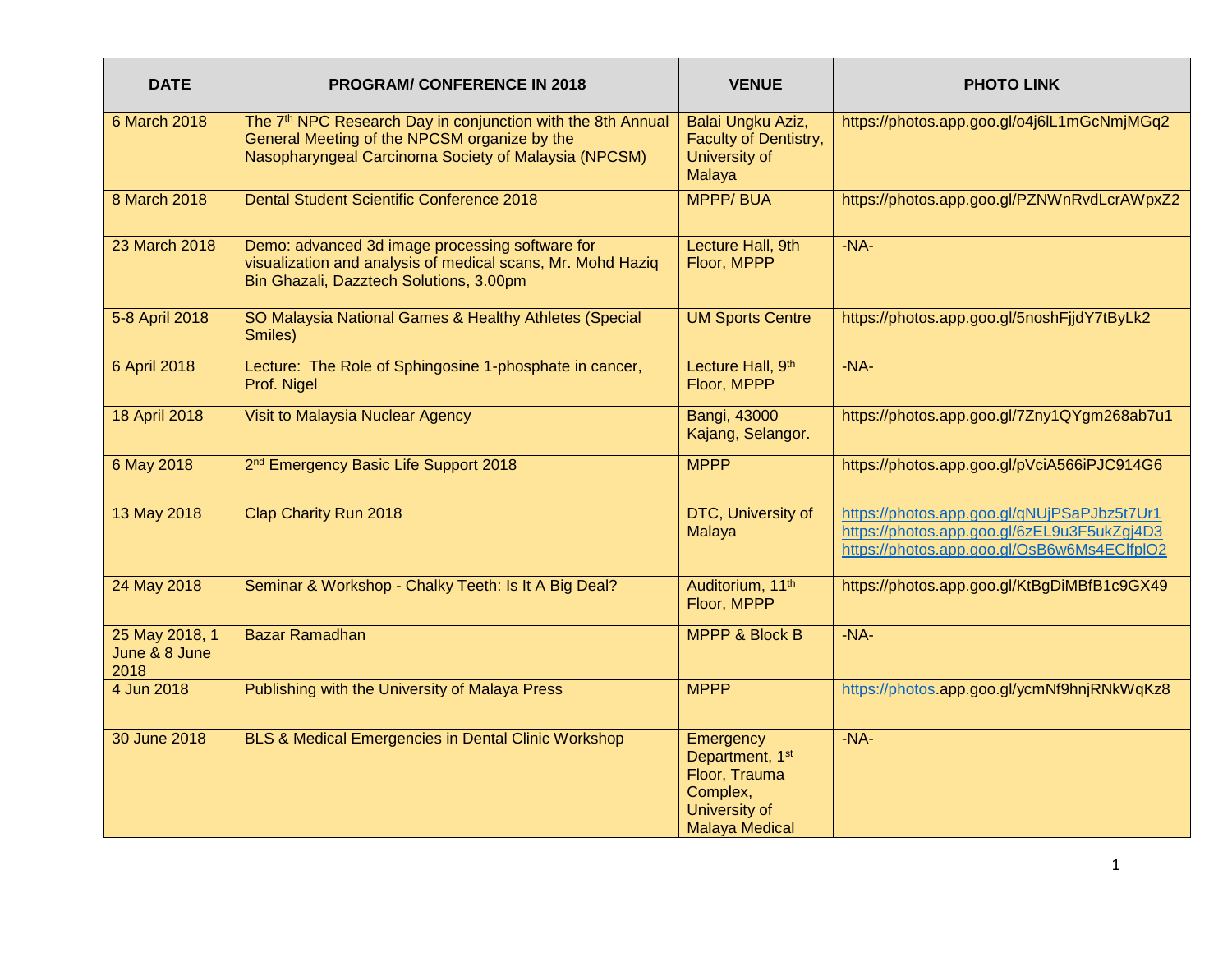|                                                  |                                                                                                                                                                                                                                             | Centre (UMMC)                                              |                                                                                            |
|--------------------------------------------------|---------------------------------------------------------------------------------------------------------------------------------------------------------------------------------------------------------------------------------------------|------------------------------------------------------------|--------------------------------------------------------------------------------------------|
| 2 July 2018                                      | Lectures: Sharing Clinical Experience and Research Updates<br>in Endodontics and Orthodontics                                                                                                                                               | <b>MPPP</b>                                                | https://photos.app.goo.gl/dzLNrKuZYozyFBtXA                                                |
| 8 July 2018                                      | Kyocera Finesia Implant Meeting 2018 in Kuala Lumpur                                                                                                                                                                                        | <b>BUA</b>                                                 | https://photos.app.goo.gl/C9mfCSb6hUTUfL1KA                                                |
| 17-19 July 2018                                  | Research Colloquium & Development Infrastructure                                                                                                                                                                                            | <b>MPPP</b>                                                | https://photos.app.goo.gl/km7Qv4JhrZU4AdfA9<br>https://photos.app.goo.gl/r7BKxgTdLRPrhCZd9 |
| 25-26 July 2018                                  | The 11 <sup>th</sup> Postgraduate Conference 2018<br>Penceramah jemputan: Prof. Wanninayake Mudiyanselage<br>Tilakaratne, Dean and Chair Professor of Oral Pathology,<br>Faculty of Dental Sciences, University of Peradeniya, Sri<br>Lanka | <b>BUA Auditorium</b>                                      | https://photos.app.goo.gl/SxzgaFBG4SekYVqc8                                                |
| $14 - 15$ August<br>2018<br>16-17 August<br>2018 | The International Conference on Oral Immunology & Oral<br>Microbiology (ICOIOM) 2018<br>https://umconference.um.edu.my/ICOIOM2018                                                                                                           | <b>BUA Auditorium</b>                                      | https://photos.app.goo.gl/yqgZHUynlAqpGrvd2<br>https://photos.app.goo.gl/A5GzuNtGU4v1RyuW8 |
| <b>14 August 2018</b>                            | MRD: Are we ready? By Matthew Garrett                                                                                                                                                                                                       | DK3, Block D,<br><b>Faculty of Dentistry,</b><br><b>UM</b> | https://drive.google.com/drive/folders/1j93-<br>DC4uv8wte0FiCS7V5WBpN3SI8_C6               |
| 20 September<br>2018                             | Pre-Conference Workshop: The 11 <sup>th</sup> Asian Academy of<br>Prosthodontics & 8 <sup>th</sup> Malaysia Association for Prosthodontics<br><b>Annual Scientific Conference</b>                                                           | <b>MPPP</b>                                                | $-NA-$                                                                                     |
| 24 September<br>2018                             | Lecture: Dr. Nibu Varguise - Botulinum Toxim in orofacial<br>pain                                                                                                                                                                           | <b>MPPP</b>                                                | https://photos.app.goo.gl/FrzY6Fxmbyup9NW76                                                |
| $28 - 29$<br>September 2018                      | <b>Special Olympics Program</b>                                                                                                                                                                                                             | <b>MPPP &amp; PPUM</b>                                     | https://photos.app.goo.gl/wjxkFgLhKZMRS2ad8                                                |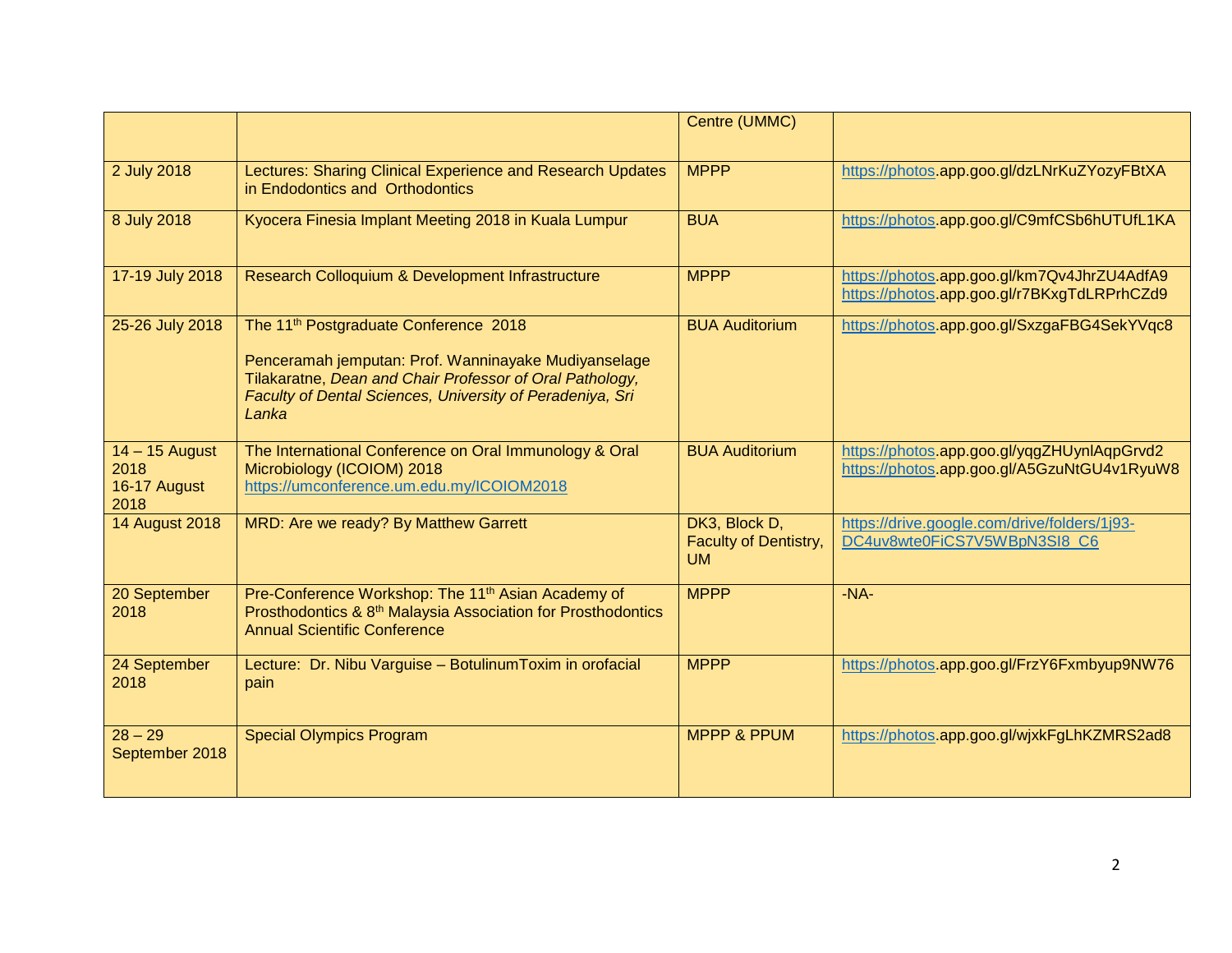| 12 October 2018        | Course: Systemic review and meta-analysis: A stepwise<br>introduction             | <b>MPPP</b>                                                                                                                                        | https://photos.app.goo.gl/WcRzE2Qag623Ap4L6 |
|------------------------|-----------------------------------------------------------------------------------|----------------------------------------------------------------------------------------------------------------------------------------------------|---------------------------------------------|
| 16 October 2018        | Demonstration: Clinical Key - search engine every clinician<br>need               | <b>MPPP</b>                                                                                                                                        |                                             |
| 22 October 2018        | Pre-Convocation, Faculty of Dentistry, UM                                         | <b>BUA</b>                                                                                                                                         | https://photos.app.goo.gl/mfYCanHdrMwpBBHeA |
| 24 October 2018        | Symposium: Update in Oral Disease & Human Disease                                 | Auditorium, 11th<br>Floor, MPPP                                                                                                                    | https://photos.app.goo.gl/9432j6z8YEKegqDz8 |
| 25 October 2018        | Symposium: Diagnosis & Management of Asymmetry                                    | Auditorium, 11 <sup>th</sup><br>Floor, MPPP                                                                                                        | https://photos.app.goo.gl/9432j6z8YEKeggDz8 |
| 7 November<br>2018     | Research Colloquium 2 <sup>nd</sup> series                                        | <b>MPPP</b>                                                                                                                                        | https://photos.app.goo.gl/JSAzFwDAT8RiH5u78 |
| 10 November<br>2018    | Sambutan Hari Sains Sedunia di Karnival Pendidikan<br>SMART Selangor 2018 (Booth) | <b>Pusat Konvensyen</b><br>Shah Alam (SACC)                                                                                                        |                                             |
| 15-16 November<br>2018 | University of Malaya Research Carnival 2018 (UMRC) -<br><b>Booth</b>              | <b>Dewan Tunku</b><br>Canselor (DTC),<br><b>UM</b>                                                                                                 | https://photos.app.goo.gl/yCaKwUYyZNfdMvNJ7 |
| 17-18 November<br>2018 | Full mouth rehabilitation & Upper Anterior Esthetics Guideline                    | Auditorium @ Level<br>11, Dental<br>Specialist &<br>Research Tower,<br>Faculty of Dentistry,<br>University of<br>Malaya, Kuala<br>Lumpur, Malaysia |                                             |